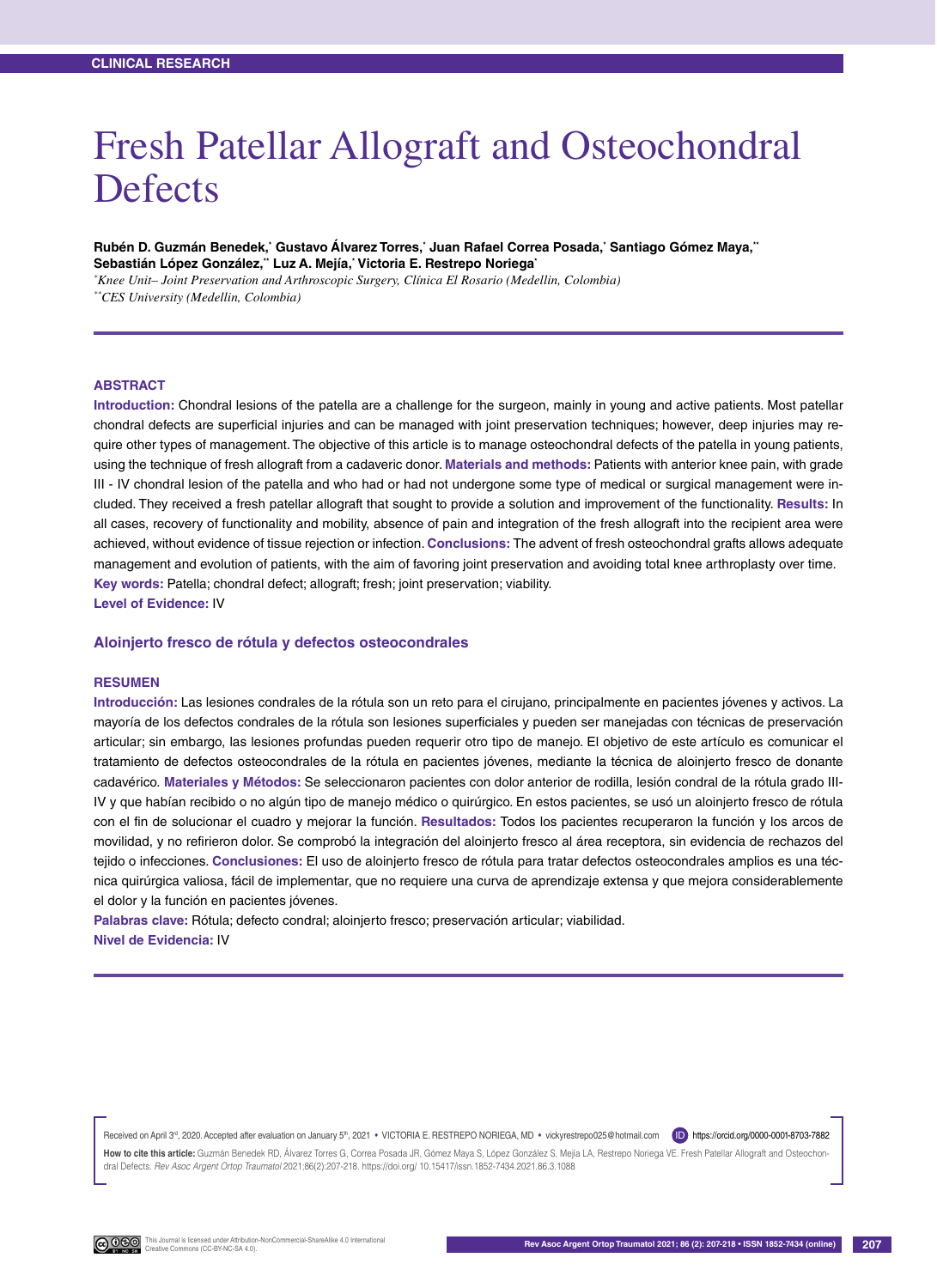## **Introduction**

Chondral lesions of the patella remain a challenge for the orthopedic surgeon, mainly in young and active patients. Most chondral defects of the patella are superficial lesions that do not involve the subchondral bone and can be managed through arthroscopic joint preservation techniques;<sup>1,2</sup> however, deep injuries may require other types of management such as osteochondral allograft transplantation, which allows to resolve chondral defects of the patella especially in young patients, and to avoid rapidly progressive osteoarthritis of the joint, reestablish joint biomechanics, ensure joint preservation and subsequently facilitate early rehabilitation.<sup>1,3</sup>

Although superficial chondral lesions of the patella are more frequent, not only because of the biomechanics of the lesions, but also because of the surface they involve, they cannot be taken lightly and should be treated as soon as possible using arthroscopic joint preservation techniques<sup>4</sup>, since deep lesions hinder the management and evolution of the patient, leading mostly to bipolar lesions, that is, lesions of the patellofemoral compart $ment.<sup>1</sup>$ 

The aim of this article is to show the management of osteochondral defects of the patella in young patients, using the technique of fresh allograft from a cadaveric donor.

## **Materials and Methods**

We included patients with anterior knee pain, functional limitations and affected quality of life, who had previously had a nuclear magnetic resonance of the knee with a report of grade III - IV chondral lesion of the patella and had or had not undergone some type of medical or surgical management that sought to provide a solution and improvement to the functionality.

The request for a fresh patella allograft was made to the Tissue Bank of the Region. Once the existence of the graft and its preservation at 37 ° C for a period not exceeding 2 days had been notified, the surgical procedure was scheduled and surgery was performed.

#### **Surgical technique**

With the patient in supine decubitus position, a universal knee approach is performed on the joint to be treated. Through a medial parapatellar arthrotomy, the entire patella is exposed, seeking to preserve the integrity of the cartilage and remaining structures of the knee. Once the patella is everted and exposed, measurements of the patellar height and extension of the chondral lesion are taken, in order to confirm the surgical technique to be used and specify the way to prepare the tissue to be transplanted. Subsequently, the recipient patella is resected and the area where the donor tissue will finally be fixed is prepared.

Meanwhile, the allograft is resected according to measurements of the patient's patella (height and size of the lesion) and is preserved until the recipient area is ready. Once the recipient area (patella of the patient) is ready, the subchondral bone block with healthy hyaline cartilage from the donor is transplanted and fixed with headless self-compressing screws in the recipient site of the joint defect, thus seeking a total resurfacing of the patella and the integrity of the donor cartilage.

Once the donor tissue has been fixed, joint biomechanics are verified by flexion-extension of the knee, in order to confirm adequate patellar tracking and the absence of friction by the fixation screws. Then, the closure is carried out by planes, ensuring adequate closure of the extensor mechanism of the knee and the absence of areas of possible dehiscence in the postoperative period.

## **Findings**

Three patients who met the inclusion criteria previously described were selected. The osteochondral lesion of the patella was treated with a fresh allograft. The patients are presented below.

A 32-year-old female patient with chronic left knee pain of patellofemoral origin, with limited walking on inclined surfaces. The AP and lateral radiographs of the knee and tangential view of the patella showed arthritic changes of the patella (Figure 1). In January 2018, she underwent a magnetic nuclear resonance of the knee, which showed Grade IV chondral lesion of the patella. Rehabilitation and infiltration with corticosteroids were ordered, but the pain did not improve (Figure 2). She was taken to surgery on February  $13<sup>th</sup>$ , 2018 for a fresh patellar allograft (Figure 3). The postoperative evolution was satisfactory, she did not present pain nor joint effusion, mobility arches ranged from 0 ° to 100 °, and she did not have gait limitations. The incorporated graft can be observed in the radiograph and CT scan of the patella taken in September 2018 (Figure 4).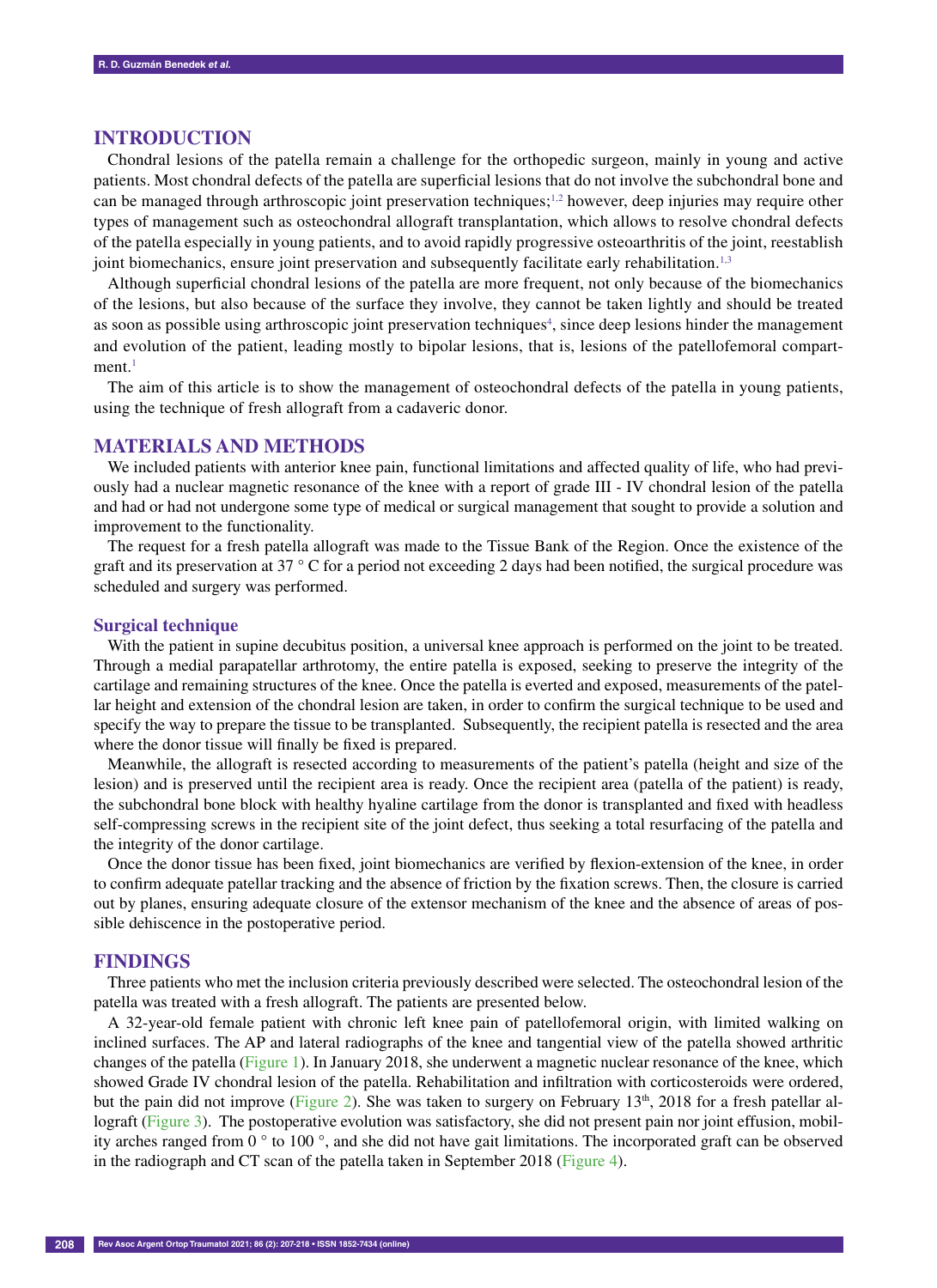



Figure 1. Set of preoperative radiographs.



Figure 2. Knee MRI. A grade IV chondral lesion of the patella can be observed.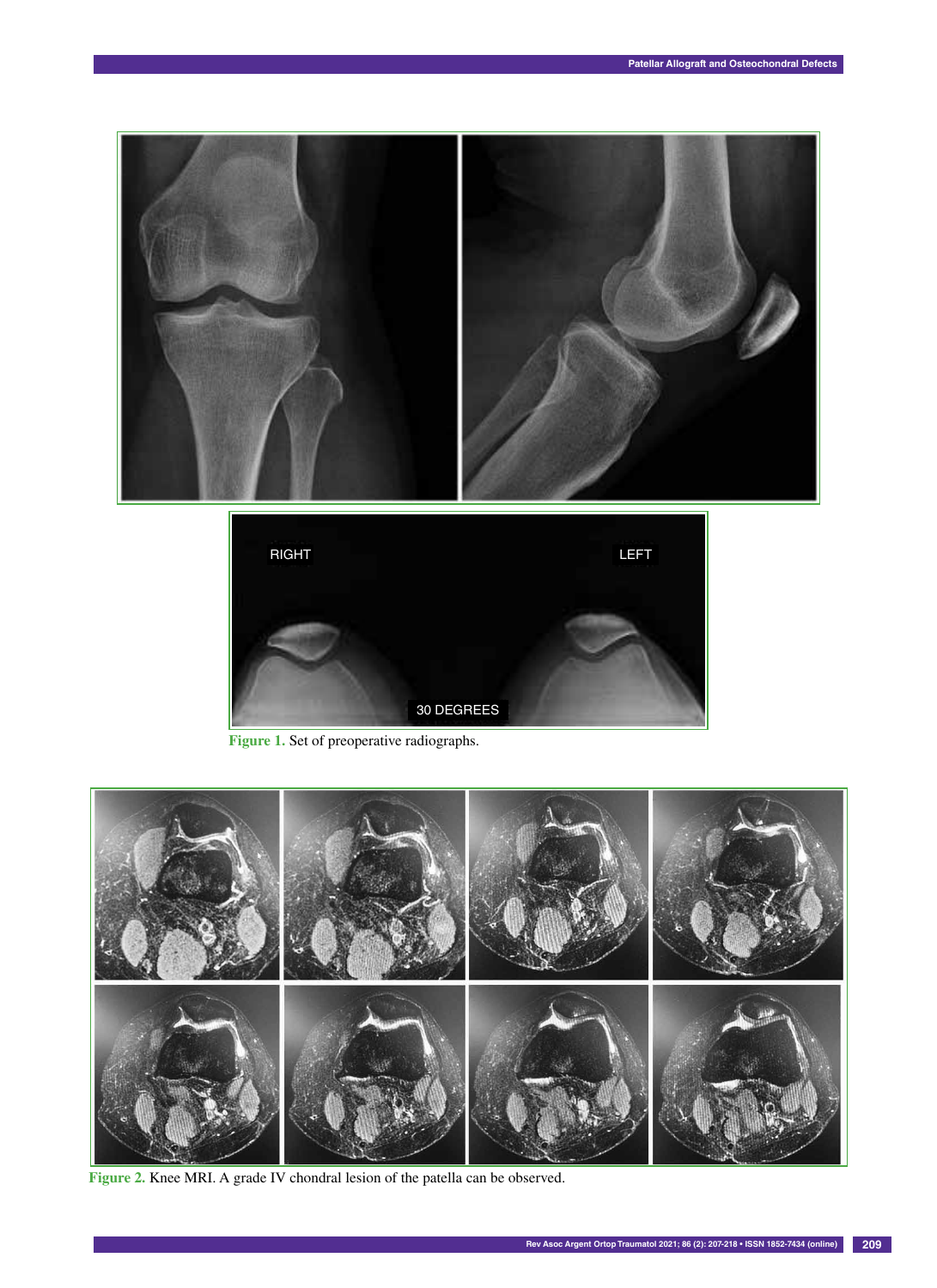

**Figure 3.** Immediate postoperative radiographs.



**Figure 4.** Patellar CT-scan, tangent plane and follow-up radiographs.

A 55-year-old female patient, a nurse, with chronic right knee pain of patellofemoral origin, secondary to an osteochondral fracture of the patella after an occupational accident. In February 2017, 2 OATS (osteochondral autograft transfer system) plugs were performed in the patella, with stationary evolution despite complete mobility arches and rehabilitation. In September 2017, she underwent viscosupplementation with Hyaline - Synvisc One, with no improvement in anterior knee pain, persistent limitation of walking on inclined surfaces and presence of permanent crepitus. In October 2017, a direct knee arthro-MRI was performed, showing grade IV chondral lesion of the patella (Figure 5).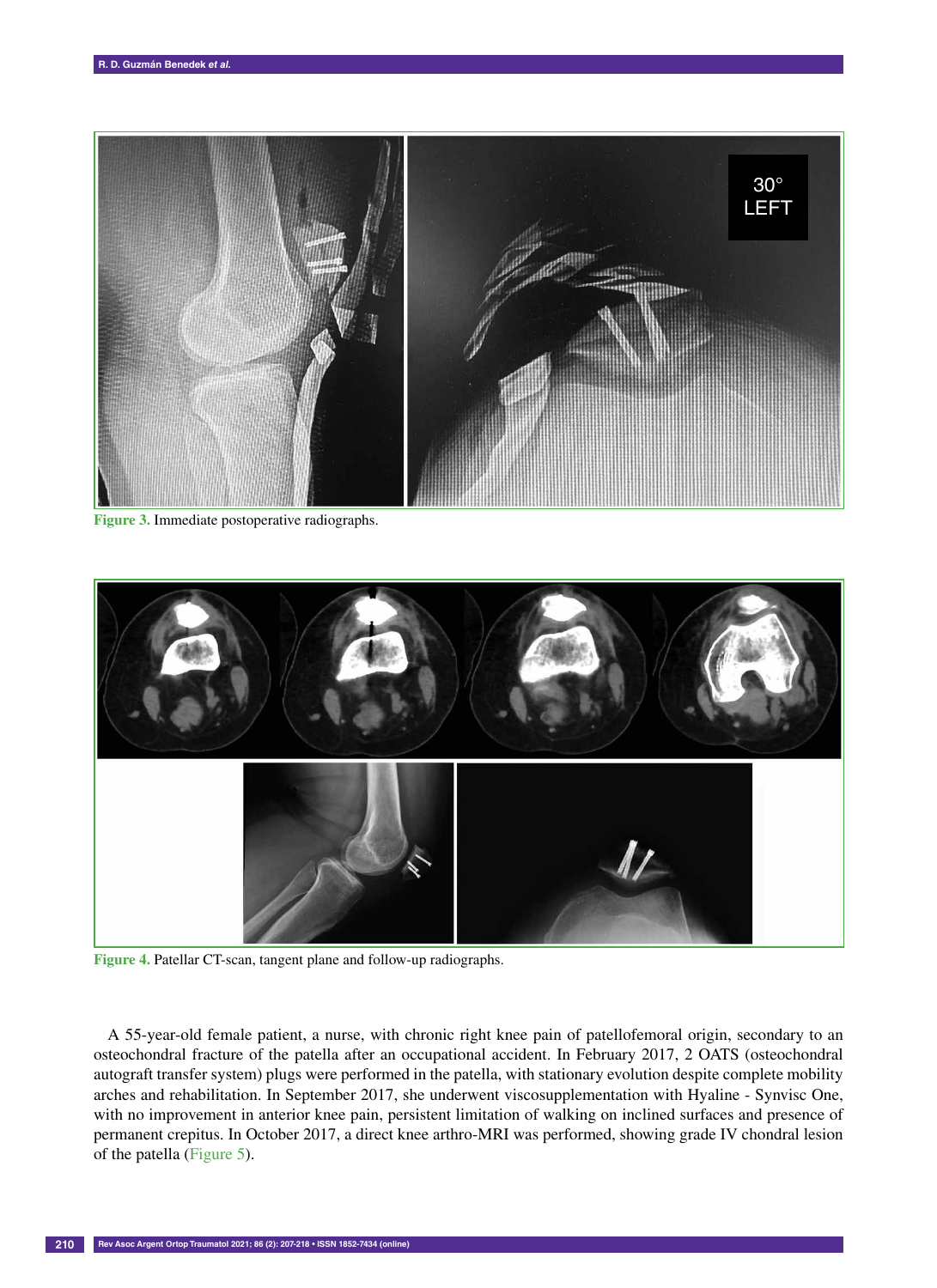

**Figure 5.** Direct arthro-CT scan of the knee. A grade IV chondral lesion of the patella is detected.

Given the findings, on March  $8<sup>th</sup>$ , 2018 it was decided to take the patient to a fresh patellar allograft (Figure 6). The postoperative evolution was satisfactory; the patient presented no pain, ranges of motion from 0 $\degree$  to 120 $\degree$ , no joint effusion and free walking without limitation of surfaces. The incorporated allograft can be observed in the radiograph (Figure 7) and CT scan of the patella taken in November 2018.

A 33-year-old female patient, with chronic right knee pain of patellofemoral origin since 2015, without improvement after undergoing rehabilitation. In 2011, she underwent bilateral arthroscopic knee chondroplasty, without pain improvement. In 2015, she underwent viscosupplementation with Dropyal®, 3 doses, without improvement of the clinical picture. In October 2018, a nuclear magnetic resonance of the knee was performed, showing a Grade III-IV chondral lesion of the patella (Figure 8). On June  $13<sup>th</sup>$ , 2018, she received a fresh allograft of the patella (Figure 9). In the postoperative period she presented flexion limitations, for which arthroscopic adhesion release was performed, achieving mobility arches from 0 ° to 125 °. The patient evolved without pain nor joint effusion, with active motion arches from 0  $\degree$  to 100  $\degree$ . The incorporated graft can be observed in the radiograph (Figure 10) and CT scan of the patella taken in November 2018.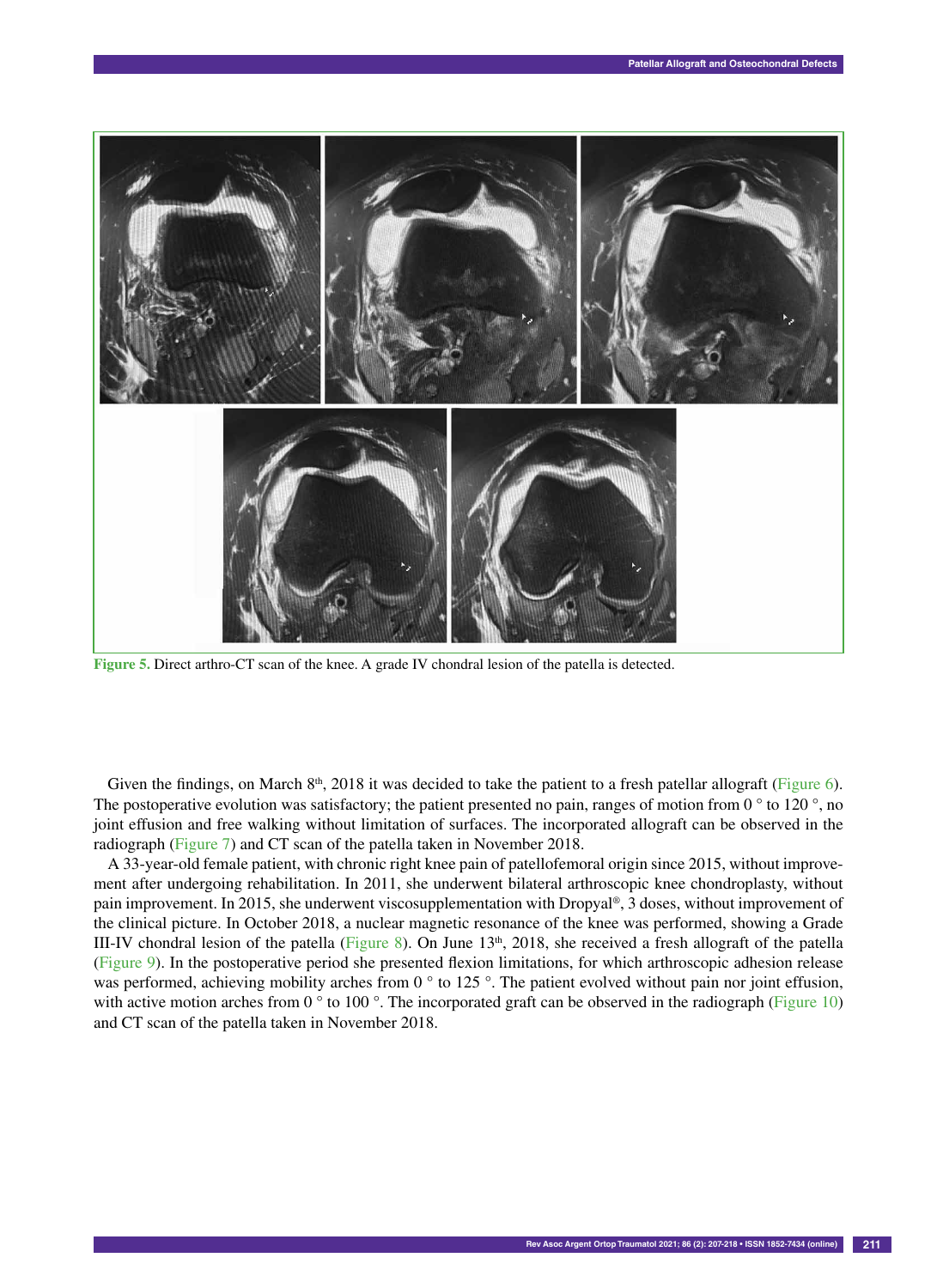

**Figure 6.** Immediate postoperative radiographs.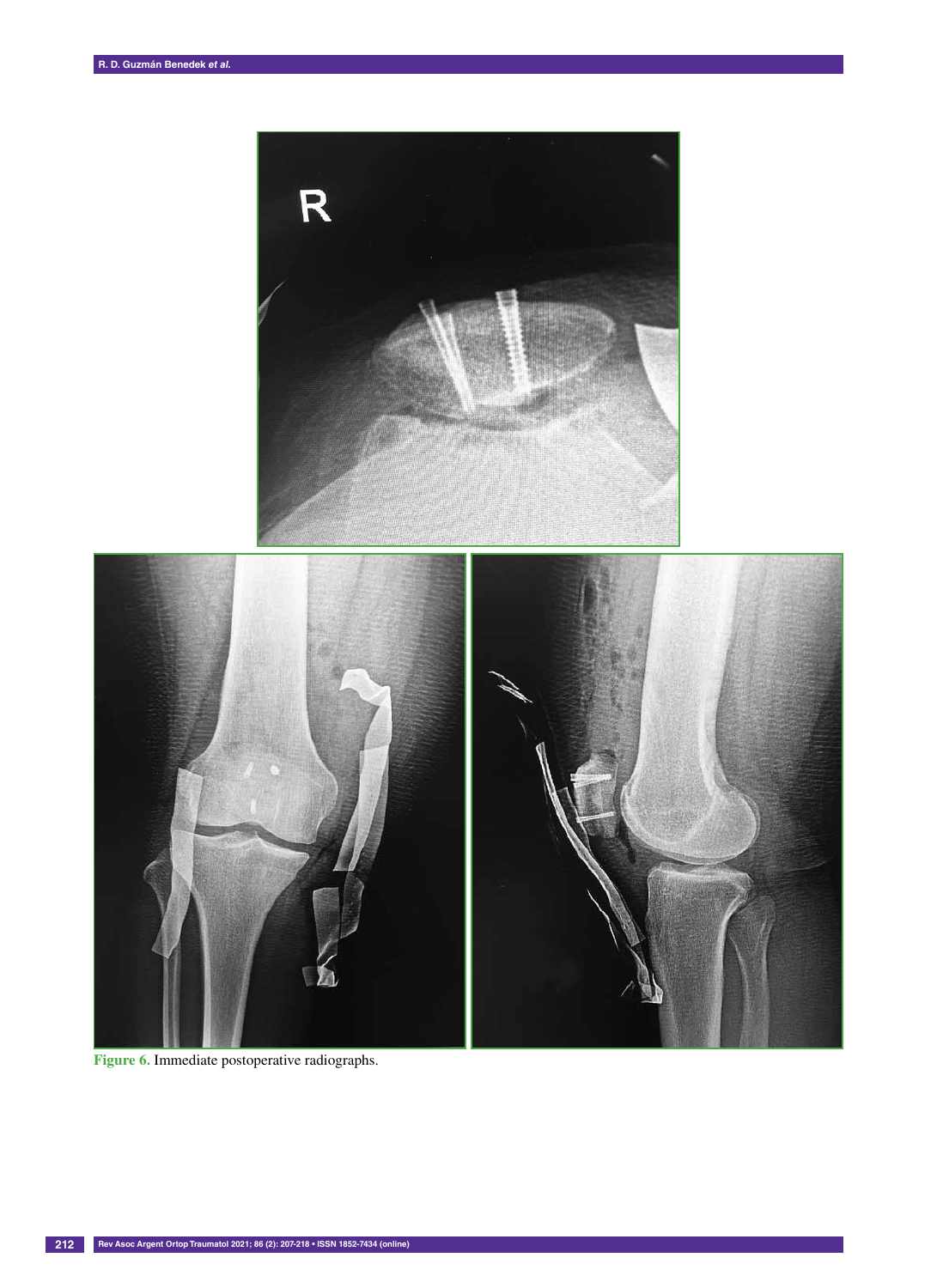

**Figure 7.** Postoperative radiograph (November 2018). Incorporated allograft.



**Figure 8.** Knee MRI. A grade III-IV chondral lesion of the patella can be observed.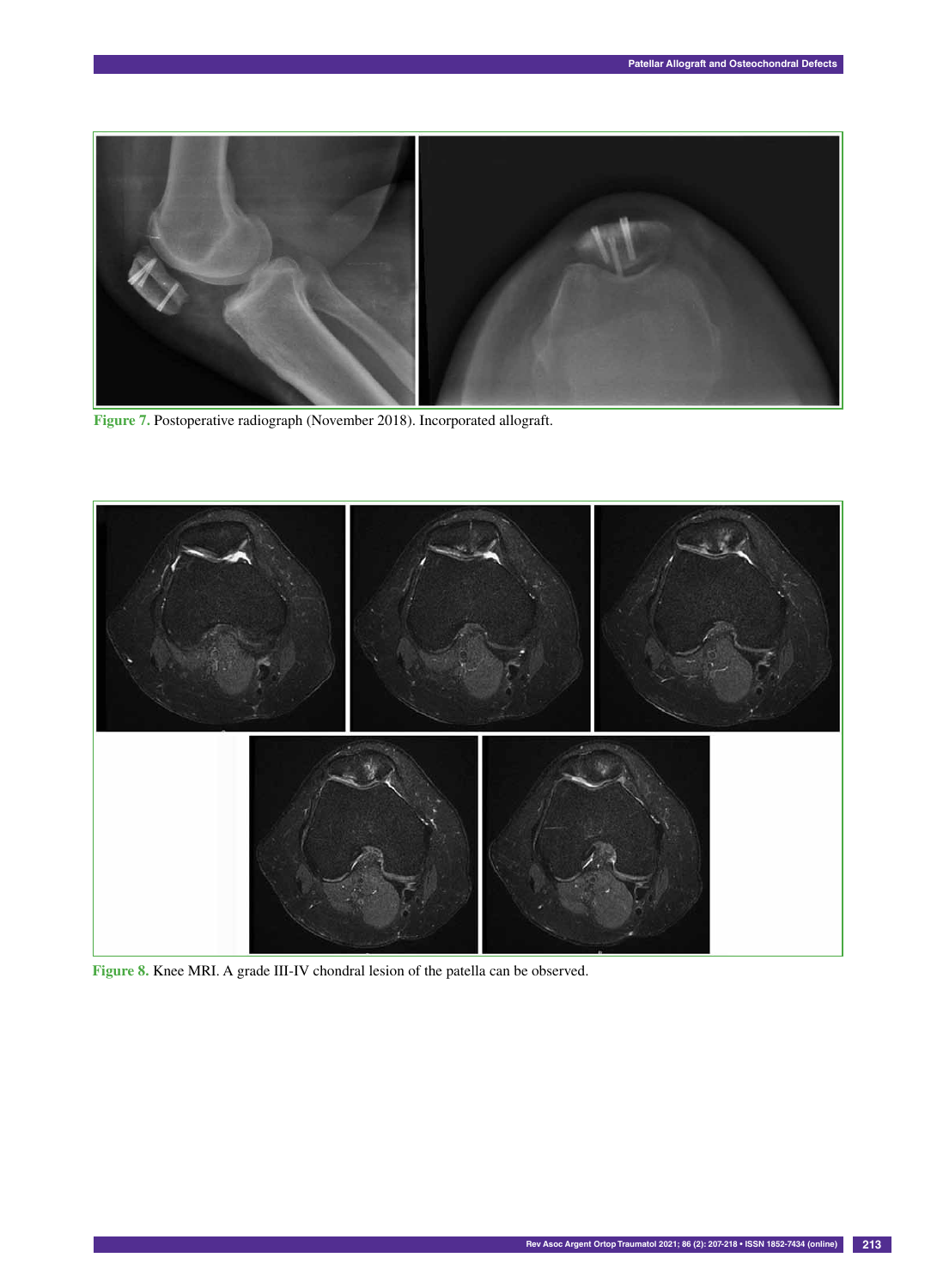

**Figure 9.** Immediate postoperative radiographs.



**Figure 10.** Postoperative lateral radiograph of the knee. The incorporated allograft can be observed.

In all cases, the procedure was performed using a universal knee approach, medial parapatellar arthrotomy and exposure of the patella, taking measurements such as height and extension of the lesion, resection of the recipient area, preparation of the donor area according to the measures taken, and transplantation and fixation of a blockage of subchondral bone with healthy hyaline cartilage (Figures 11-13).

In the postoperative period, despite the fact that the evolution and early mobility was different in each case, the recovery of functionality, mobility arches, absence of pain and integration of the fresh allograft into the recipient area were achieved, without evidence of tissue rejection or infections.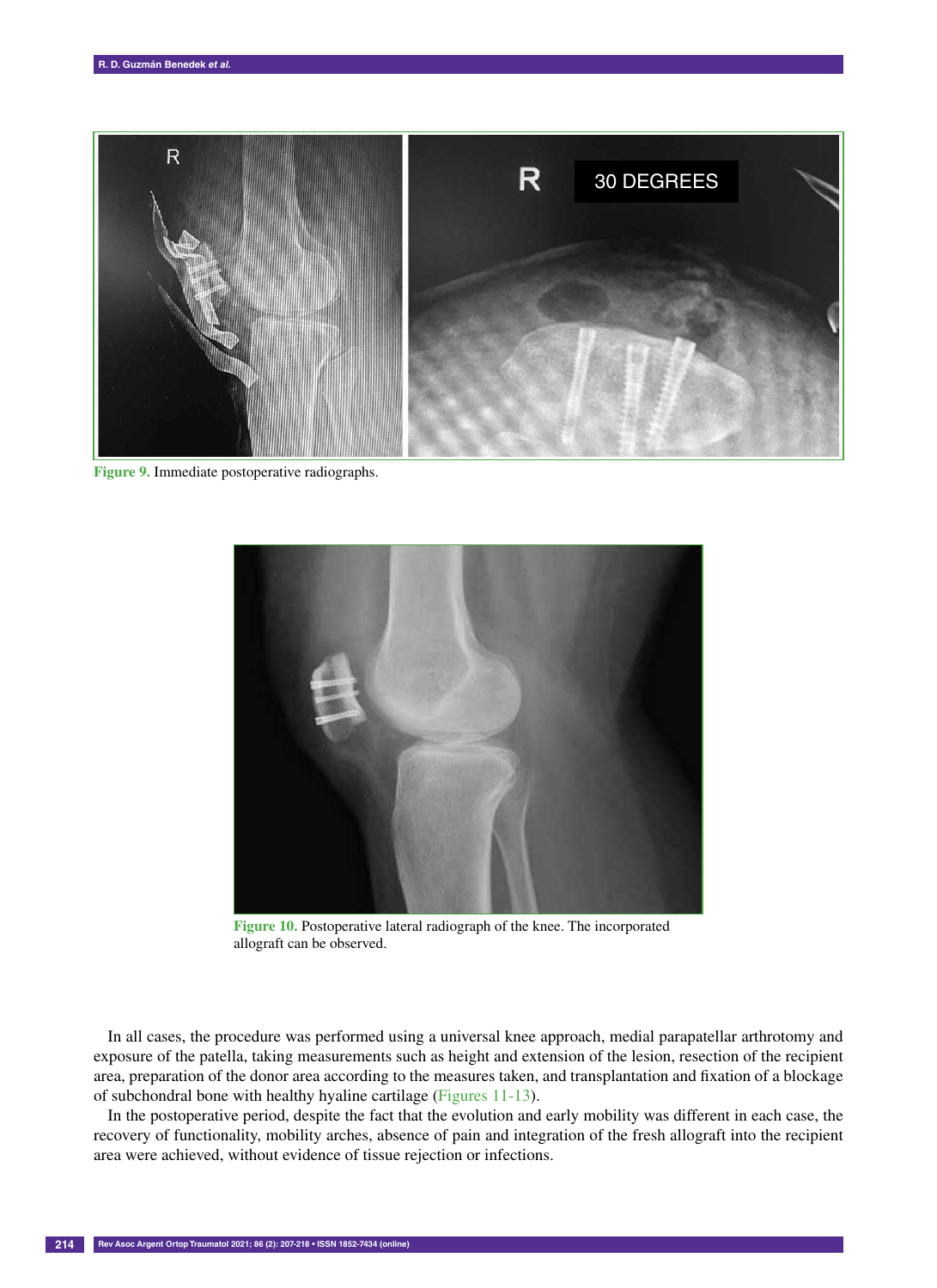



**Figure 11. A.** The patella is exposed by a medial parapatellar approach. **B.** The height of the patella is measured to determine the cut-off point of the recipient area and the size of the allograft. **C.** The recipient area is prepared.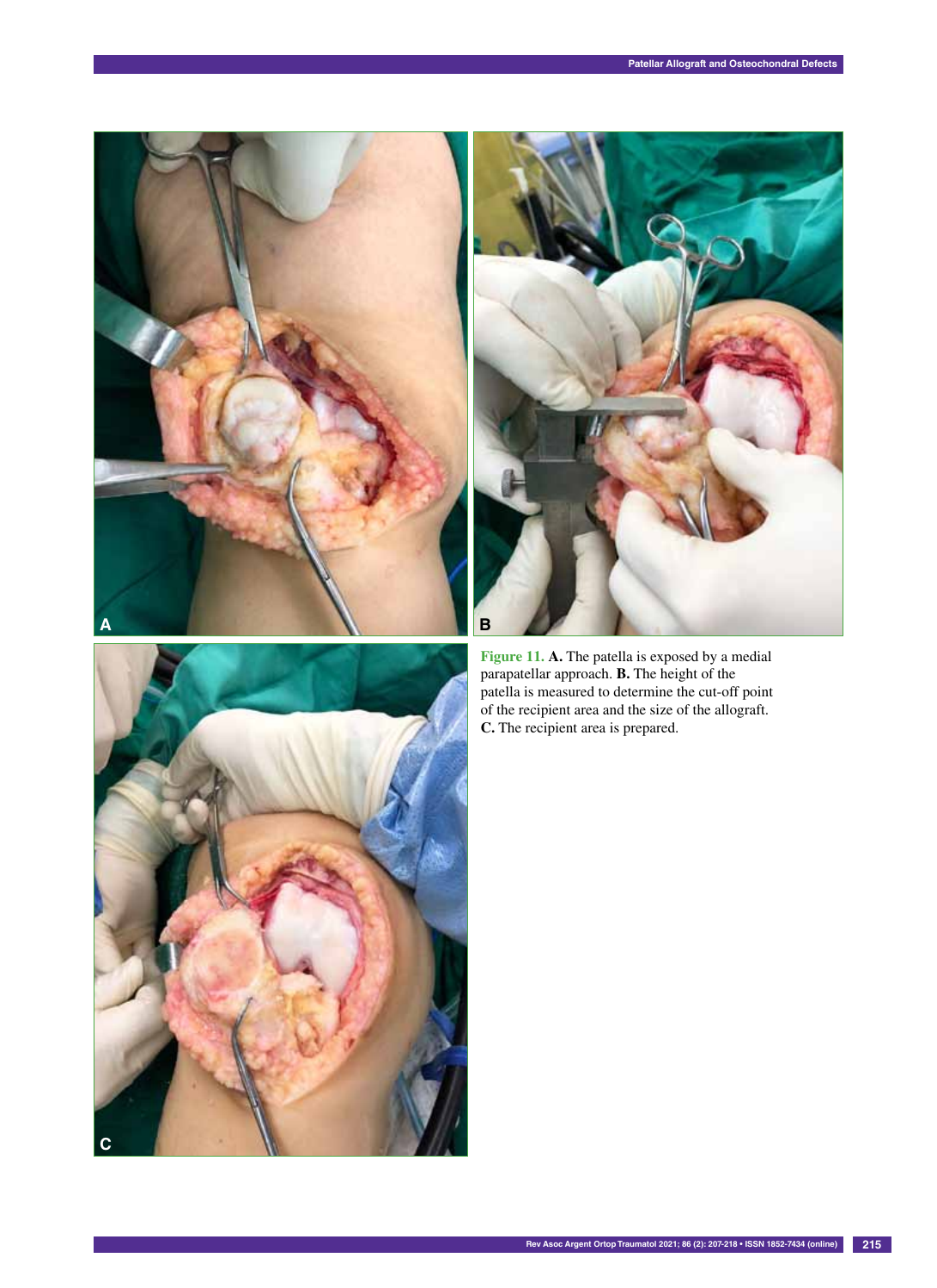

**Figure 12. A.** The allograft is prepared keeping the necessary thickness for the recipient area. **B.** Allograft positioning in the recipient area.



**Figure 13. A.** Fixation of the allograft with headless self-compression screws, preserving the height of the patient's previous patella. **B.** Fluoroscopic verification of allograft fixation.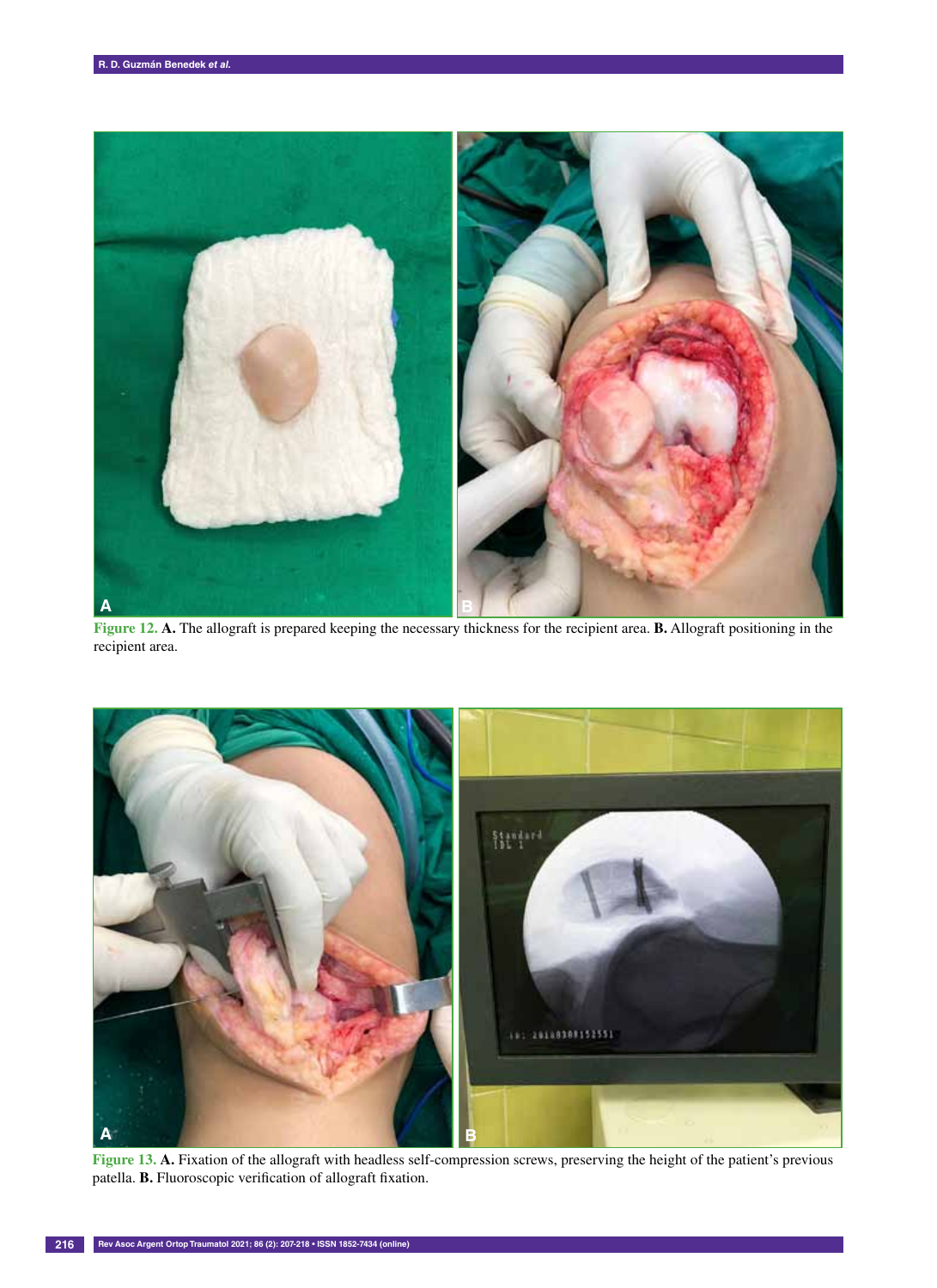#### **Discussion**

In recent years, the principles and techniques for the treatment of chondral injuries have evolved, with a wide variety of possibilities at hand that allow joint preservation, such as subchondral perforations, chondroplasty (superficial abrasion), microfractures, mosaicplasty and the implantation of autologous chondrocytes.1,2 However, the vast majority of these techniques are based on healing through the formation of fibrocartilage, which is biologically and biomechanically inferior to native hyaline cartilage (type II collagen).<sup>2</sup>

Due to the limitations of the other techniques, for 30 years the number of cases of patients treated with osteochondral allografts<sup>2,5</sup>, whether fresh or frozen, has been increasing. This treatment is indicated for patients with grade III-IV lesions according to the ICRS (*International Cartilage Regeneration & Joint Preservation Society*) and who have not responded favorably to other cartilage resurfacing techniques; as well as for patients with large chondral lesions that may or may not be associated with bone loss, and/or patients who do not want to undergo a knee replacement.<sup>24</sup> For this reason, the implementation of techniques that seek to preserve the joint, improve joint biomechanics and relieve pain is of special importance.

The clinical results of this procedure are satisfactory, reaching a success rate of over 75% and showing improvement in functional follow-up scales such as IKDC (International Knee Documentation Committee) and Kujala (specific questionnaire to evaluate anterior knee pain).<sup>2-4,6,7</sup> Approximately 25% of patients may require a revision or total knee replacement within 2 to 5 years after the procedure.<sup>1,4,8</sup>

There are multiple factors that influence the outcome of an osteochondral allograft, which may be related to the patient, the graft or the surgical technique used, since an adequate viability of chondrocytes and the biomechanical properties of the extracellular matrix of cartilage must be preserved.6,7,9,10 For this reason, the use of fresh allografts (mostly preserved at 37 ° C for periods no longer than 3 weeks) is preferred over frozen ones, since storage at temperatures of 4 ° C for more than 28 days decreases cell viability, which can interfere with the subsequent integration of the graft.<sup>6,9</sup>

The procedure consists of exposing the entire patella—from an approach similar to that of a total knee arthroplasty (medial parapatellar arthrotomy)—and then taking measurements of the patellar height and extension of the chondral lesion, resecting the allograft according to the measurements of the patella of the patient (height and size of the lesion), transplanting and fixing a block of subchondral bone with healthy hyaline cartilage at the joint defect donor site, looking for a total resurfacing of the patella (Figures 11 and  $12$ ).<sup>11</sup> The transplant can be unipolar (a single transplanted surface, in this case only the patella)<sup>12</sup> or bipolar (two articular surfaces, patella and trochlea).<sup>1</sup> Unipolar transplantation is more frequent, as we present it in this study, because—as is known—there has been an increase in the use of patellofemoral arthroplasties for the management of bipolar osteochondral defects (patella and trochlea).

Two main techniques are currently described for fresh osteochondral grafting based on the size of the chondral lesion: the dowel or press-fit technique, for small lesions (less than  $5 \text{ cm}^2$ ) and medium lesions ( $5 \text{ to } 10 \text{ cm}^2$ ) and the bone block technique, for large lesions (greater than  $10 \text{ cm}^2$ ) or that involve more than 75% of the articular surface. $4,5,13-15$  The latter is the technique used in our patients because they had osteochondral lesions that involved more than 75% of the articular surface. Due to this, it is necessary to assess the size and location of the chondral lesion, since the surgical planning and the method of fixation of the graft using anchors or headless self-compression screws will depend on this (Figure 13).

Taking this into account, the use of fresh patellar allograft for the management of osteochondral defects that involve more than 75% of the articular surface, is a very valuable surgical technique, easy to implement, that does not require an extensive learning curve and that considerably improves pain and functionality in young patients, with functionality and life expectancy much greater than that of patients whose only alternative is total knee replacement.

#### **Conclusions**

Although the management of large patellar defects is a challenge for the orthopedist, the advent of fresh osteochondral grafts allows adequate management and evolution of patients, with the aim of favoring joint preservation and avoiding total knee arthroplasty over time. Therefore, fresh patellar allograft transplantation is a useful surgical technique for osteochondral patellar defects in young patients.